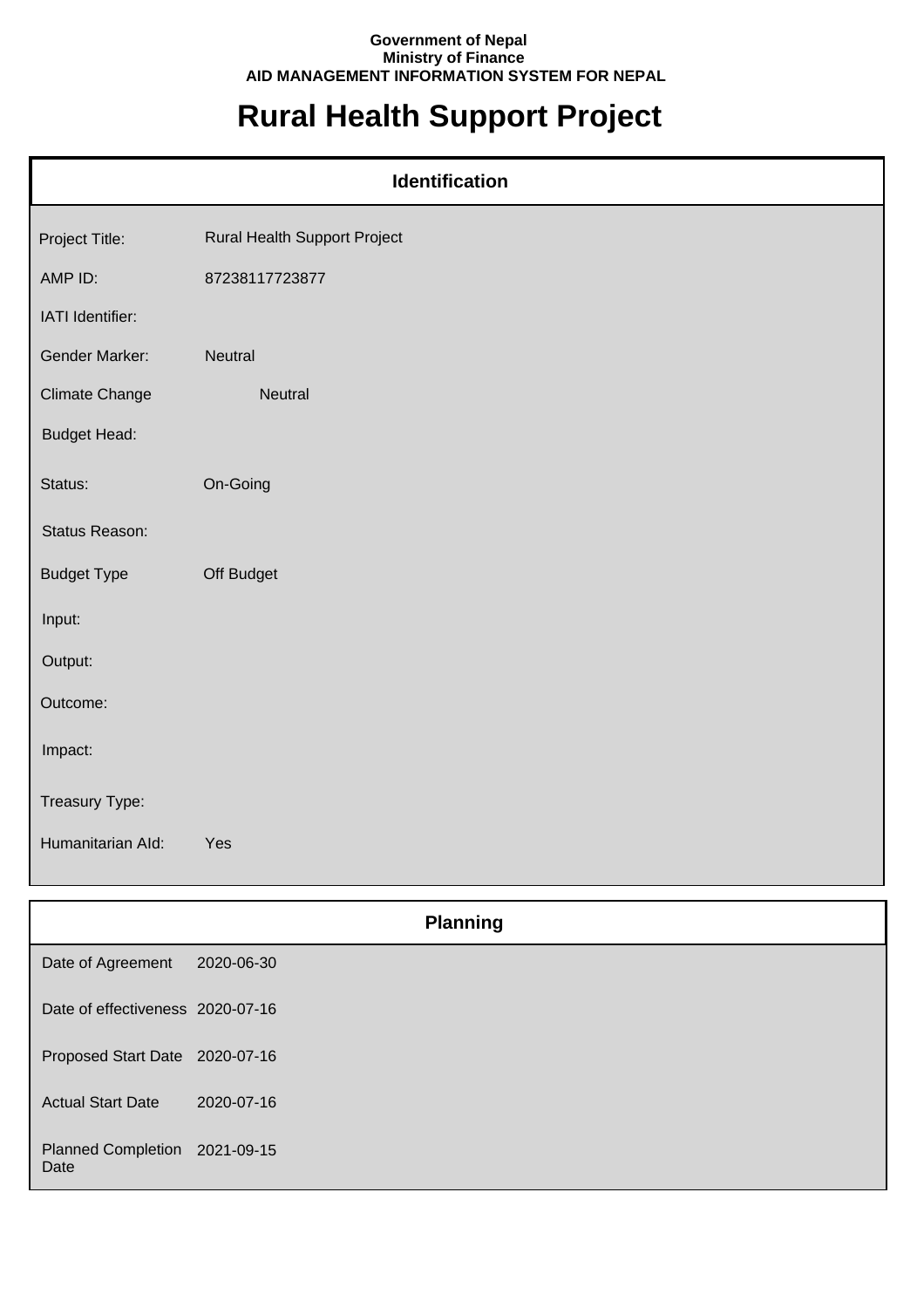| Location     |            |
|--------------|------------|
| Location     | Percentage |
| <b>NEPAL</b> | 100.0%     |

| <b>National Plan</b>                                                                    |            |
|-----------------------------------------------------------------------------------------|------------|
| Program                                                                                 | Percentage |
| [Health and Nutrition ] [Social Development Policy ] [National Development Plan (NDP) ] | 100.0%     |

| <b>Sector</b>                        |            |
|--------------------------------------|------------|
| Sector                               | Percentage |
| Nepal Sector Classification HEALTH 0 | 100.0%     |

| <b>Implementing/Executing Agency</b>        |        |  |
|---------------------------------------------|--------|--|
| Donor                                       |        |  |
| <b>Nick Simons Foundation International</b> | 0.0%   |  |
| <b>Responsible Organization</b>             |        |  |
| Ministry of Health and Population           | 100.0% |  |
| <b>Executing Agency</b>                     |        |  |
| Ministry of Health and Population           | 100.0% |  |
| <b>Implementing Agency</b>                  |        |  |
| <b>NGOs</b>                                 | 100.0% |  |

| <b>Funding</b>                              |                       |                    |                               |            |                     |
|---------------------------------------------|-----------------------|--------------------|-------------------------------|------------|---------------------|
| Transaction<br>Date                         | Type of<br>Assistance | Mode of<br>Payment | Post Earthquake<br>Assistance | Commitment | <b>Disbursement</b> |
| <b>Nick Simons Foundation International</b> |                       |                    |                               |            |                     |
| <b>UNDISBURSED BALANCE</b><br>null          |                       |                    |                               |            |                     |
|                                             |                       |                    |                               |            |                     |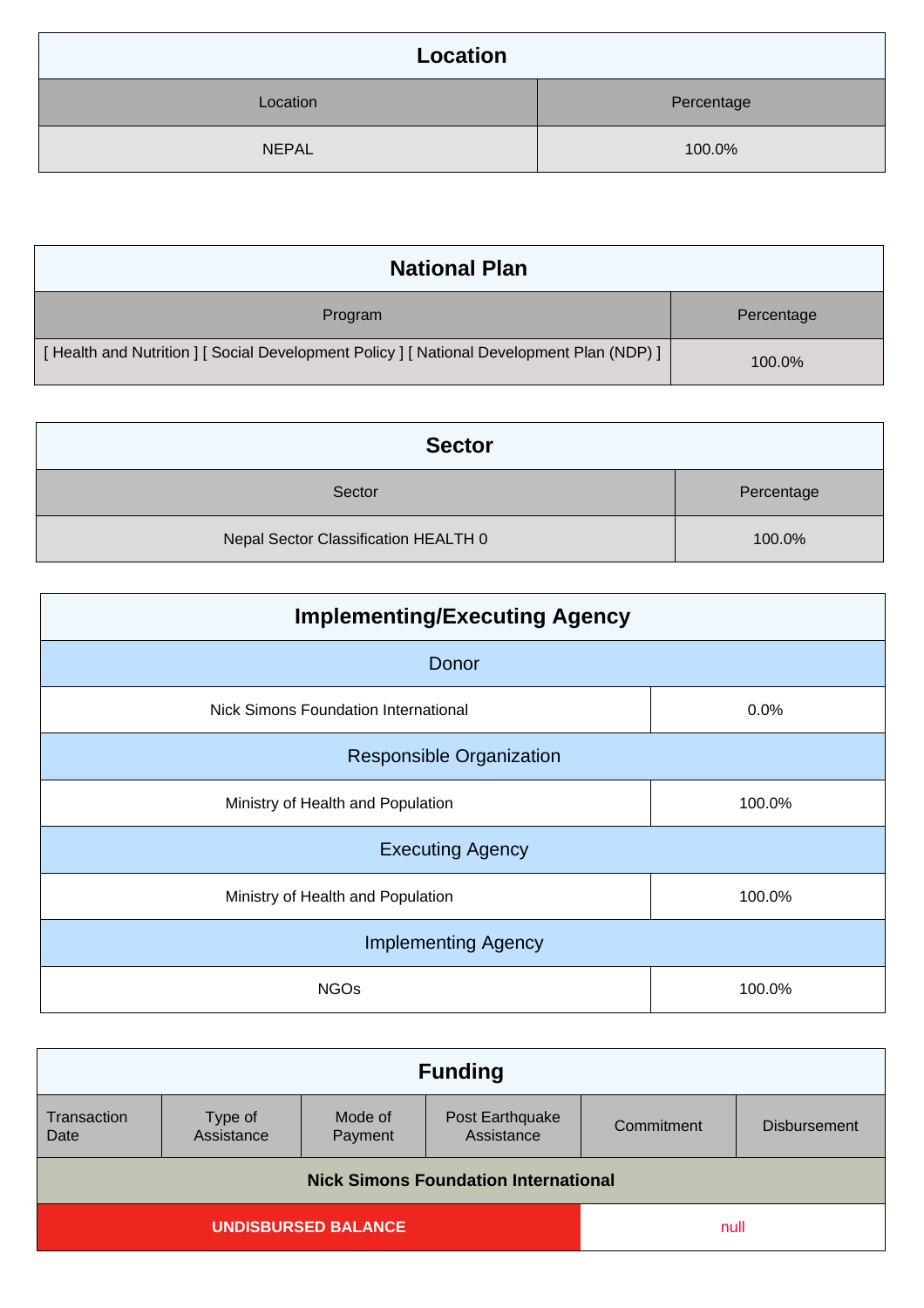| Transaction<br>Date                                 | Type of<br>Assistance | Mode of<br>Payment | Post Earthquake<br>Assistance | Commitment | <b>Disbursement</b> |
|-----------------------------------------------------|-----------------------|--------------------|-------------------------------|------------|---------------------|
|                                                     |                       |                    | <b>Actual</b>                 |            |                     |
| 6/1/2020                                            | <b>Grant Aid</b>      | Cash               | No                            | 6,308,083  |                     |
| <b>Total</b>                                        |                       |                    | 6,308,082                     | 0          |                     |
| <b>Planned</b>                                      |                       |                    |                               |            |                     |
| 7/15/2021                                           | <b>Grant Aid</b>      | Cash               | No                            |            | 6,308,083           |
| Total                                               |                       |                    | $\overline{0}$                | 6,308,082  |                     |
| <b>Total (Nick Simons Foundation International)</b> |                       |                    | 6,308,082                     | 6,308,082  |                     |
| <b>UNDISBURSED BALANCE</b>                          |                       |                    | $\Omega$                      |            |                     |

| <b>Progress Achieved</b>       |
|--------------------------------|
| Progress Achieved:             |
| Key Problems:                  |
| Steps Taken to Solve Problems: |

| <b>Funding Information</b> |
|----------------------------|
| 6,308,083                  |
| $\mathbf 0$                |
| $\Omega$                   |
| 6,308,083                  |
|                            |